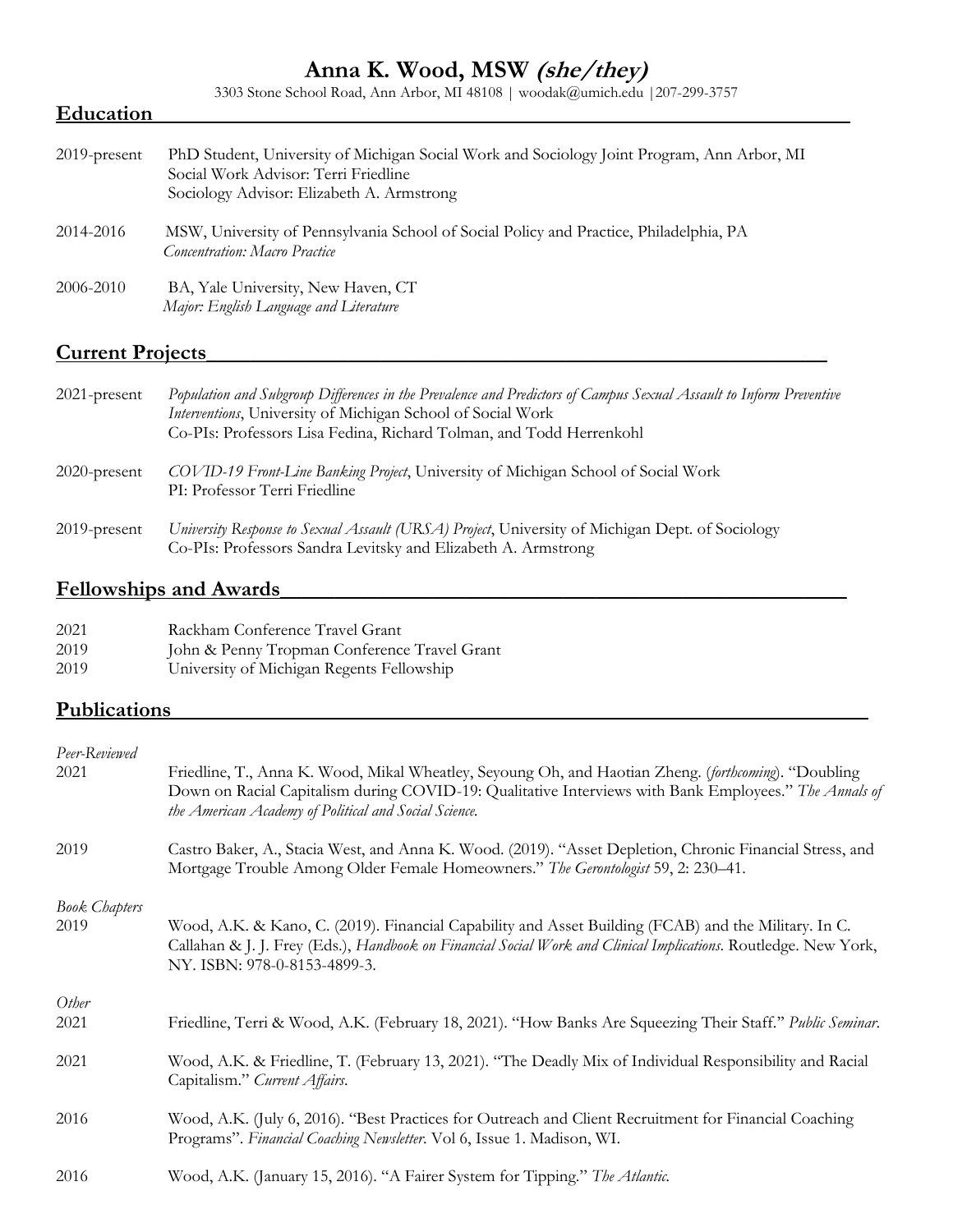## **Presentations and Trainings\_**\_\_\_\_\_\_\_\_\_\_\_\_\_\_\_\_\_\_\_\_\_\_\_\_\_\_\_\_\_\_\_\_\_\_\_\_\_\_\_\_\_\_\_\_\_\_\_\_\_\_\_\_

| Upcoming | Wood, A.K., & Terri Friedline. Racialized Administrative Burdens to Cares Act Relief: Evidence from Interviews with<br>Bank Employees. Oral paper presentation at the Society for Social Work Research.                             |
|----------|-------------------------------------------------------------------------------------------------------------------------------------------------------------------------------------------------------------------------------------|
| 2021     | Wood, A.K. and Zoe Chanin. "Kangaroo Courts?" Media and Contestation over Campus Adjudication Processes.<br>Presentation for University Responses to Sexual Assault (URSA) Project Workshop.                                        |
| 2021     | Wood, A.K. Acknowledging and Addressing Conflict: Developing Non-Violent Communication Skills. Training for<br>Graduate Employees Organization (GEO) 3550 Summer Leadership Retreat.                                                |
| 2021     | Wood, A.K. Media Representations and Institutional Response When Student Athletes are Accused of Sexual Assault.<br>Presentation for the Culture, History, and Power Workshop, UM Dept. of Sociology.                               |
| 2020     | Wood, A.K. Crisis Management and the Trauma-Informed Approach. Training for Cities for Financial<br>Empowerment Fund Financial Counselors.                                                                                          |
| 2016     | Ibekwe, N., & Anna K. Wood. Early Head Start: Who does it work for? Presentation at American<br>Educational Research Association Conference, International Network on School Family and Community<br>Partnerships, Washington, D.C. |

# **Work Experience**\_\_\_\_\_\_\_\_\_\_\_\_\_\_\_\_\_\_\_\_\_\_\_\_\_\_\_\_\_\_\_\_\_\_\_\_\_\_\_\_\_\_\_\_\_\_\_\_\_\_\_\_\_\_\_\_\_\_\_\_\_\_

| 2019-present | AFSC/Magellan Federal, Senior Researcher and Consultant                                                                                                                                                                                                                                                                                                                                           |
|--------------|---------------------------------------------------------------------------------------------------------------------------------------------------------------------------------------------------------------------------------------------------------------------------------------------------------------------------------------------------------------------------------------------------|
|              | Support various contracts for Consumer Financial Protection Bureau, including Your Money, Your Goals, Youth                                                                                                                                                                                                                                                                                       |
|              | Empowerment Success. Conduct program evaluation for Money Smart for Older Adults national program. Update and revise                                                                                                                                                                                                                                                                              |
|              | existing public-facing program materials.                                                                                                                                                                                                                                                                                                                                                         |
| 2016-2019    | AFSC/Magellan Federal, Manager of Community Partnerships for the CFPB Financial Coaching Program<br>Remotely supervised and trained a team of 60 financial coaches on outreach, community engagement, and program development.<br>Supervised Training Program development and facilitated monthly coaching trainings. Created individualized outreach plans                                       |
|              | based on unique contexts and environments of local communities. Engaged national partners to integration plans for coaching<br>services. Performed data analysis of case management system data to identify program strengths and growth points.                                                                                                                                                  |
| 2016-2018    | University of Pennsylvania, Asst. Professor Amy C. Baker, Research Assistant                                                                                                                                                                                                                                                                                                                      |
|              | Wrote and researched literature reviews for peer-reviewed articles. Coded qualitative data. Provided editing and revising support<br>for peer-reviewed articles.                                                                                                                                                                                                                                  |
| 2015-2016    | Consumer Financial Protection Bureau Empowerment Office, Macro Fieldwork Intern<br>Conducted data analysis for Empowerment Office programs. Created outreach and retention guide for national financial coaching<br>program. Produced materials for publication and compiled research for reports. Composed policy briefs. Provided revising and<br>editing support for key program deliverables. |
| 2014-2015    | DC Rape Crisis Center, Clinical Fieldwork Intern                                                                                                                                                                                                                                                                                                                                                  |
|              | Facilitated monthly supervision and provided psychoeducation for crisis hotline volunteers. Designed and implemented self-care<br>workshops for clinical staff. Conducted 6-8 intake interviews for new clients each week.                                                                                                                                                                        |
| 2012-2014    | Gateway Middle School/Teach For America Saint Louis, Middle School Language Arts Teacher                                                                                                                                                                                                                                                                                                          |
|              | Developed and supervised student government program. Created and implemented character development curriculum for 8th grade.<br>Created 7 <sup>th</sup> /8th grade writing curriculum based on common core standards, and tracked and evaluated curriculum performance.                                                                                                                           |
| Service      |                                                                                                                                                                                                                                                                                                                                                                                                   |

## 2021-present Michigan Journal of Law and Society, *Associate Editor of Sociology*